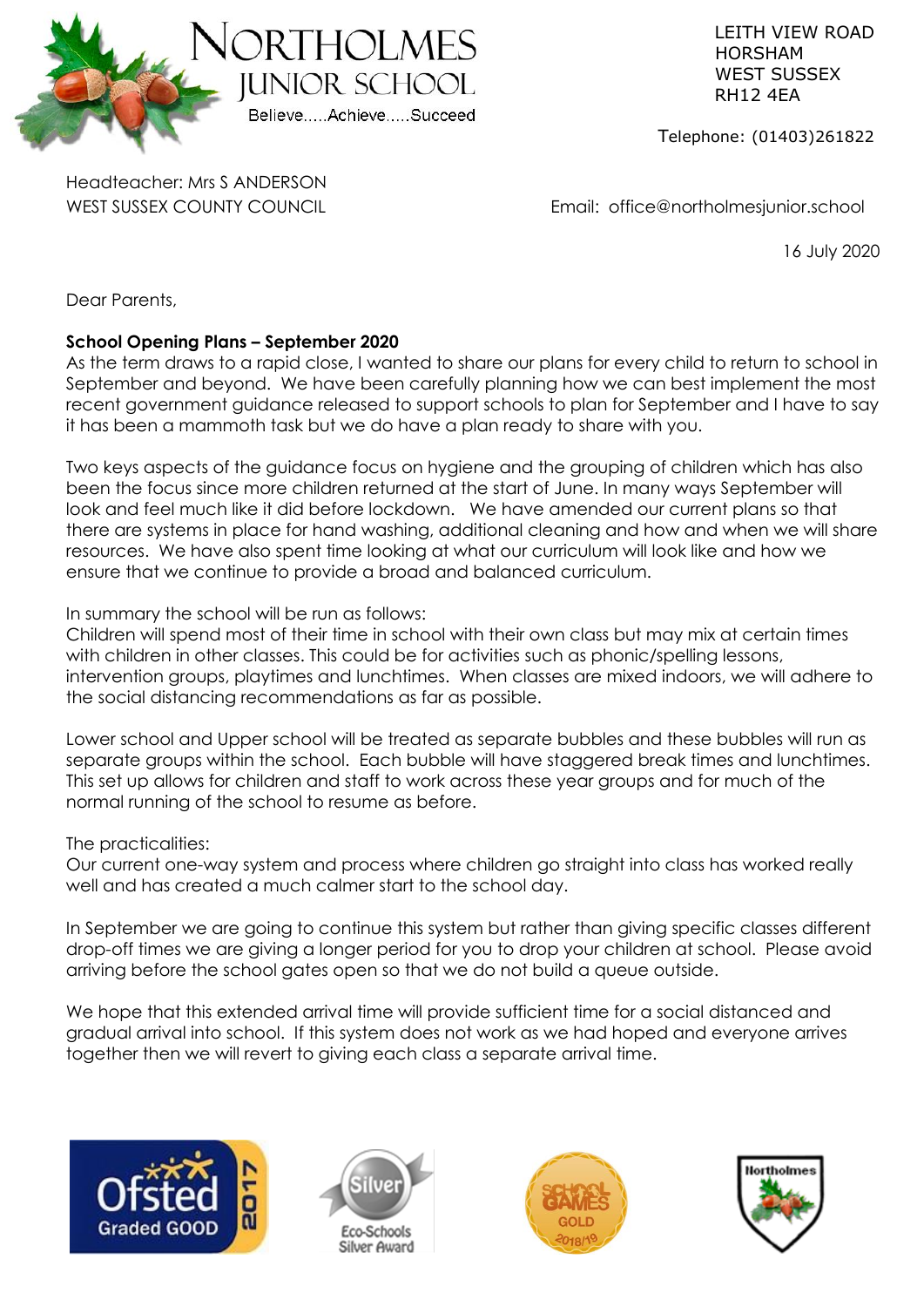## **Start of the School Day**

Children may arrive at school **any time** between 8.40am and 8.55am. Once the gates are open the children will follow the one-way system and go straight into their classrooms.

Lower School will enter via their external classroom doors and Upper School will enter by the far doors and go straight upstairs to their classrooms. Children will be given activities to do until the whole class has arrived. Children will not miss learning if they do not arrive until 8.55am. Parents may bring their child to the external door and then continue to follow the one-way system to exit the site.

We expect every child to be in school and on time but on the very odd occasions when a child does arrive after the gates are closed, please ring the buzzer on the gate and you will be given instructions as to what to do next.

Whilst using the one-way system please stick to social distancing. It will not be possible to have a prolonged goodbye with your child as this will prevent other children from accessing the classroom. Nor will you be able to speak with staff members at the door. The drop-off zone outside the school will continue to operate to allow you to drop your child without the need to park.

#### **Bikes and Scooters**

We are looking to relocate the bike and scooter racks to the front of the school but in the meantime children may walk their bikes and scooters around to the current storage space. At the end of the day the children will have a chance to collect their bikes and scooters before continuing around the one-way system and onto the playground.

#### **Communication with Staff**

Unfortunately, we cannot allow parents into the school unless they have a pre-arranged meeting. If you need to pass a message onto a class teacher or want to speak to them in more detail please email

Year 5 or Year 6 - upperschool@northolmesjunior.school Year 3 or Year 4 - [lowerschool@northolmesjunior.school](mailto:lowerschool@northolmesjunior.school)

If the message is urgent then please contact the school office by telephone as these emails may not always be checked in time. Alternatively, if it is a general enquiry of you want to speak to a member of the leadership team then please email – [office@northolmesjunior.school](mailto:office@northolmesjunior.school) Please use the post boxes in the front foyer if you need to leave any letters etc. for the office.

#### **End of the Day**

Lower School children will finish school at 3.20pm. Upper School children will finish school at 3.30pm.

Children in Lower School with siblings in Upper School will be kept in the classrooms so that they can leave with their siblings at 3.30pm.

When you arrive to collect your child please come onto the playground; do not wait outside the school gates on either side of the road as this will cause congestion problems. Please wait in a space (please do not gather in groups) on the playground. You may use all parts of both playgrounds to wait for your child but please ensure that you leave the area along the marked out one-way system clear so people can safely leave the site along a clear route.

You must not wait on the path up to the playground, on the wall directly outside the office or in the car park as it will make it difficult for others to pass safely.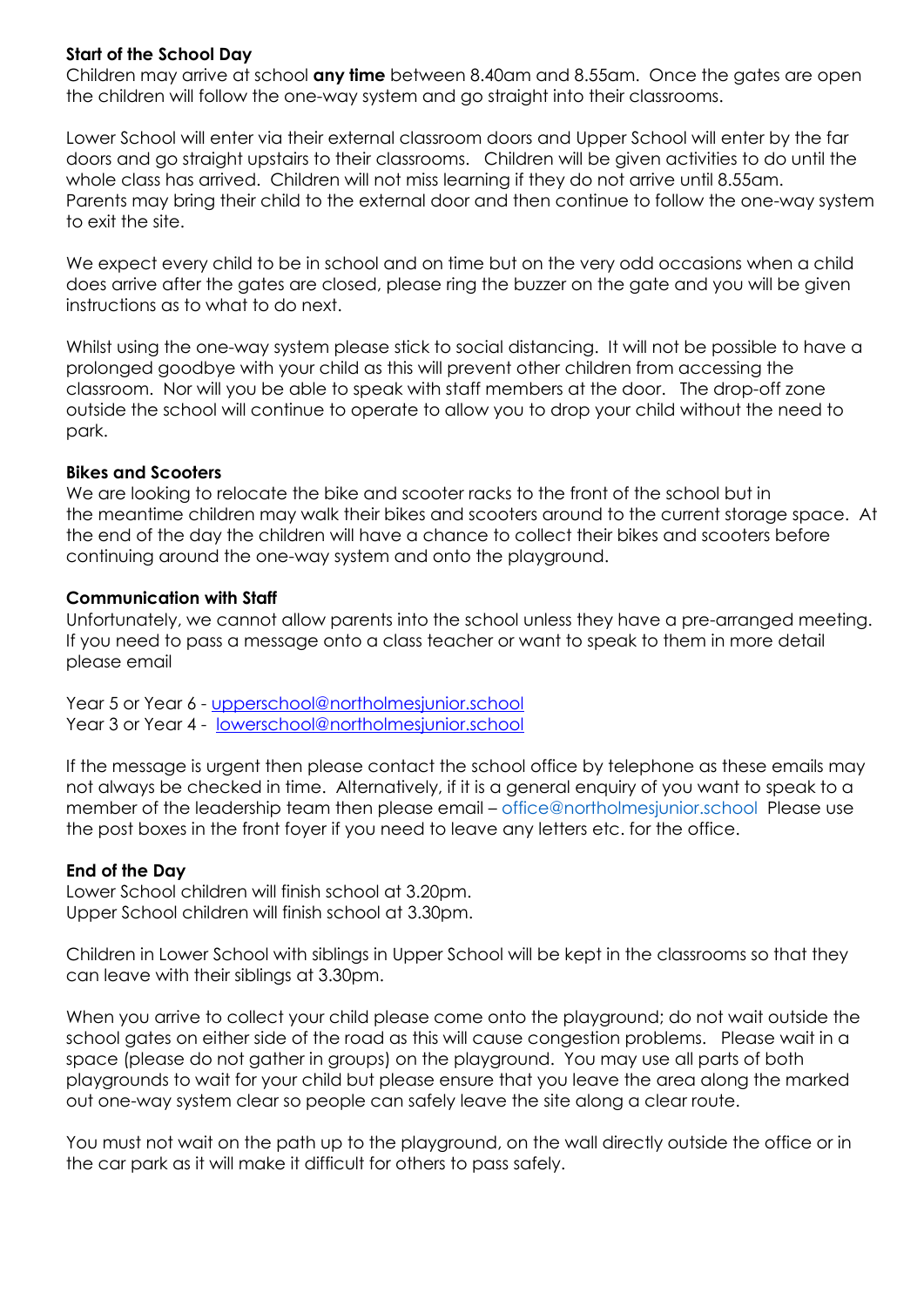Only one adult should come on site to collect a child. Younger children must be kept with you and not allowed to run around or climb on any furniture or equipment.

Also, please do not wait or linger and chat outside the school gates. Once you have collected your child(ren) please leave the site immediately. This is particularly important for those of you in Lower School as parents with children in Upper School will not be able to enter the site until the playground is clear.

If you are collecting children from Upper School, please do not arrive at school before 3.25pm to allow the majority of Lower School children and parents to leave the area.

If it is suitable, you may wish to meet older children away from the school grounds.

We are hoping that a benefit of the changes to drop-off and collection may mean that is easier to park on the roads around the school as only half the parents will be arriving at any one time.

## **Procedures in Place**

- Children will continue to be asked to wash their hands on arrival at school, before and after break times or when they leave and re-enter classrooms.
- Staggered break and lunchtimes to reduce the number of children outside. Lower School and Upper School will have different sets of play time equipment.
- Additional cleaning of resources that need to be shared between different classes
- Additional cleaning of high-use areas during the school day

# **School Uniform**

We have been more relaxed with our uniform rules during the last seven weeks but when we return in September I expect everyone to be in full school uniform and looking smart every day. The things that we usually need to remind you about are

- Children must not wear boots or trainers as footwear.
- If your child's hair touches their collar, then it must be tied back. Please use small, plain hair ties.
- Details of our uniform can be found on our website.

# **PE**

All PE lessons in September will take place outside (unless the weather is particularly unpleasant). In September, we will inform you on which days your child will be having PE. On these days they should come to school in their PE kit and they will remain in it all day. Please also ensure that earrings are removed before coming to school. We will not be able to tape ears.

Please ensure that their PE kit is as smart as their school uniform.

- T-shirt in their house colour
- Navy blue or black (unbranded) shorts
- Navy blue or black tracksuit bottoms (unbranded)
- Plain trainers suitable for being outside
- If needed their school jumper/cardigan should be worn
- A waterproof coat (PE will happen outside in all but the worst of the weather)

## **Equipment**

Please minimise items brought in from home to school.

Toys, pencil cases or stationary are not allowed in school.

If your child needs to bring in any belongings from home such as a lunch box please ensure the bag is as small as possible. A draw string bag would be perfect!